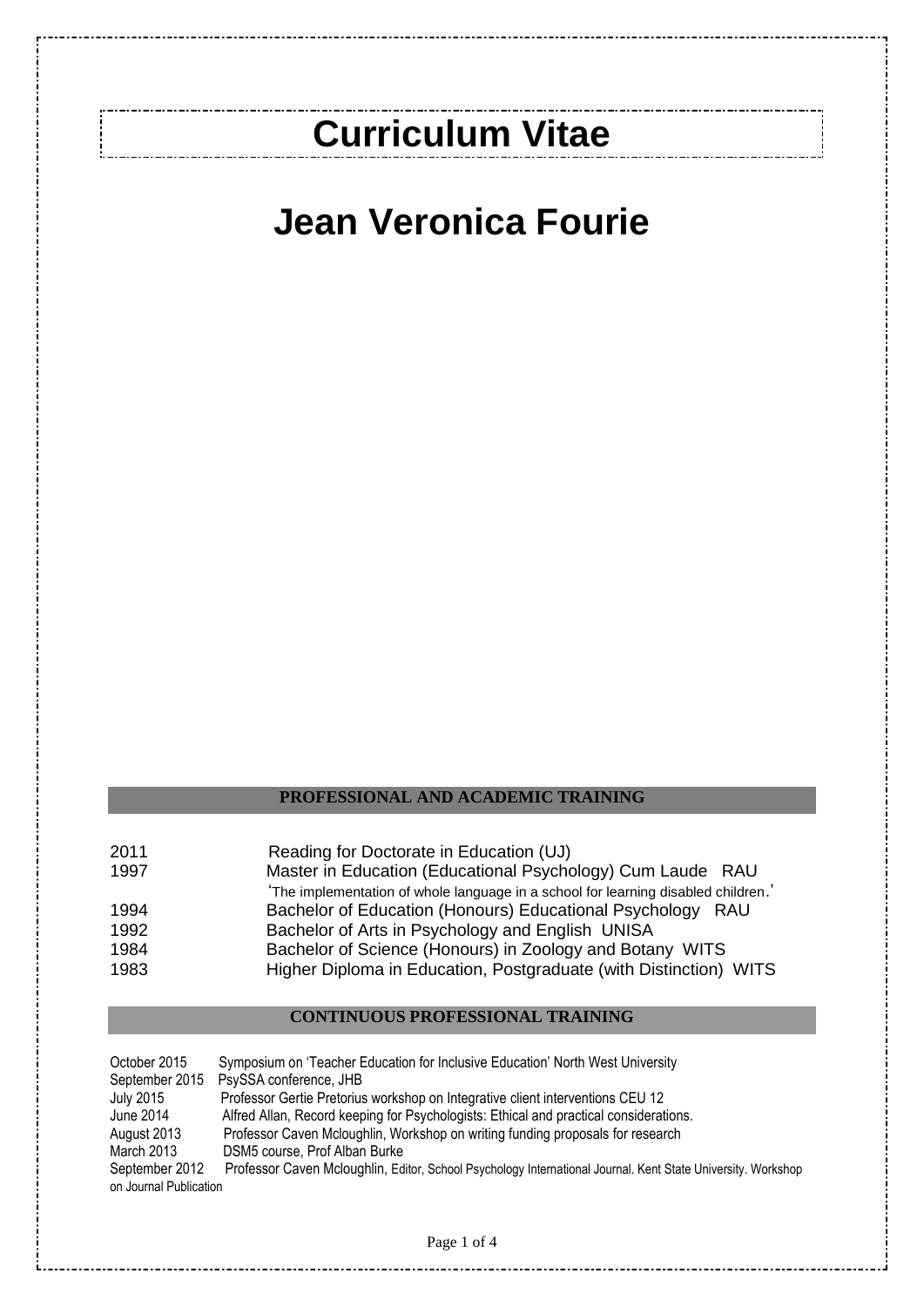Public Lecture by Dr Caroline Fitzpatrick, New York University, USA: Testing of young children and school readiness: What can we gain by considering executive functions? Disability Alliance Conference and Expo. Sandton. Ari Seirlis (SA Disability Alliance) Minister Lulu Xingwana, Hendrietta Bogopane-Zulu (Ministry of People with disabilities). Kudakwashe Dube (Secretariat of the Africa Decade of Persons with Disabilities) August 2012 "The Psychologist in Court" by Dr Alfred Allan 12Ethical CEUs level 2 July 2009 UJ Research Methodology Winter School October 2008 Counsellors conference: School Based Psychologists and Counsellors group. (Crawford College). Capt Jan Combrink (Head, SAPS Narcotics and Occult Unit), Luke Lamprecht (Teddy Bear Clinic for Child Abuse). Janine Shamos (SA Depression & Anxiety group), Deborah Ashdown (Youthworx Wellness Centre), John Buswell (Rapewise). July 2008 SAALED conference: From inclusion to belonging – Widening the classroom circle. (The Forum, Bryanston Campus) International Speakers: Dr Loretta Giorcelli (Australian Inclusion consultant , Prof Mel Levine (Paediatrics, University of North Carolina, Dr Tilly Mortimore (Bath Spa University), Prof Mara Sapon-Shevin (Syracuse University), Dr Bolajoko Olusanya (Paediatrician, Nigerian Dyslexia Association) Prof Andre Venter (Paediatrics, University of Free State) May 2008 Workshop on AAC for people with limited functional speech – Dr Pat Mirenda (University of British Columbia, Canada April 2008 The Bridge School Outreach to SA, California. Dr Vicky Casella. (School for severely, communication handicapped children). March 2008 Seminar: Social Cultural and Constructivist Perspectives and Research on Learning. Ian Moll and Dr Joanne Hardman (WITS) March 2008 Prof Max Bergman: Workshop on Mixed Methods Research August 2007 Web 1.0 and Web 2.0 technologies (Dr David Kennedy) June 2007 THRASS (Teaching, Handwriting, Reading, Spelling System) – Dr Alan Davies (UK) April 2007 The WIAT-II (Wechsler Individual Achievement Test) – Dr Marita Brink March 2006 Phono-Graphix workshop by 'Read for Africa' January 2006 Mixed Methods Research (Prof John Creswell) October 2005 Narratives in Academia (Dr Dorian Harkloof) September 2005. 11<sup>th</sup> South African Psychological Conference (Cape Town) August 2005 Questionnaire Design (Prof Jon Krosnick) June 2005 Writing Research Proposals (Prof Johan Mouton) April 2005 Ethical Considerations in Educational Research (Prof Brigitte Smit) February 2005 Doing Ethnographic Research (Prof Nencel) October 2004 Methods in Evaluation Research (Professor Johan Mouton) September 2004 Learning and Development Conference (University of Free State) September 2004 SAALED Conference: Inclusive Education (WITS University) October 2003 SAALED Conference: Making Inclusion Work (WITS University) September 2002 Conference on Emotional Intelligence (Durban) April 2002 Qualitative Research Conference (Sun City) July 2001 Cognitive & Behavioural Training workshop (Dr Bolon & Dr Colinda) May 2001 Assistive and Alternative Communication Conference (Forest Town) March 2001 Inclusive Education Conference (Saint Stithian's Schools, JHB) December 2001 Certificate in Qualitative Research Methods – The University of Georgia, Georgia. Program No:47398-CEU. Presented by Dr Sharan Merriam March 2000 Attention Deficit Hyperactivity Disorder Conference (Pretoria) October 1995 Phase One in Clinical Hypnosis (Dr Modlin, Dr Nel, Dr Harman) October 1995 First Africa Congress in Clinical Hypnosis and Pscyhosomatic Medicine. Annual Conference of Psychological Society of South Africa (PsySSA) **ACADEMIC AND PROFESSIONAL EXPERIENCE** 2001 - 2016 University of Johannesburg. o Lecturer in Educational Psychology at the Masters level in 'Inclusive Education' and 'Learning Support' in training Educational Psychologists;  $\circ$  Lecturer at the Honours level in 'Learning support' and inclusion in the training of School Counsellors and teachers; o Lecturer at the under-graduate level in Life Orientation for Teacher Training. o Supervision of Master's dissertations

- 
- o Acting as external examiner for modules and masters students from WITS, UP, UOFS, UNISA, KZN, SUN, UV, NWU
- o Program co-ordination for the Advanced Diploma in Remedial Education
- o Reviewer for 'South African Journal of Education' and 'Education as Change' and NRF funding applications

- 1998 2000 School Psychologist at Delta Park remedial school Private practitioner in Educational Psychology
	- Lecturer in Remedial Education at RAU College
- 1997 Intern Psychologist at Delta Park remedial school
- 1990 1996 Teacher in the Sciences at the Johannesburg School of Arts

Page 2 of 4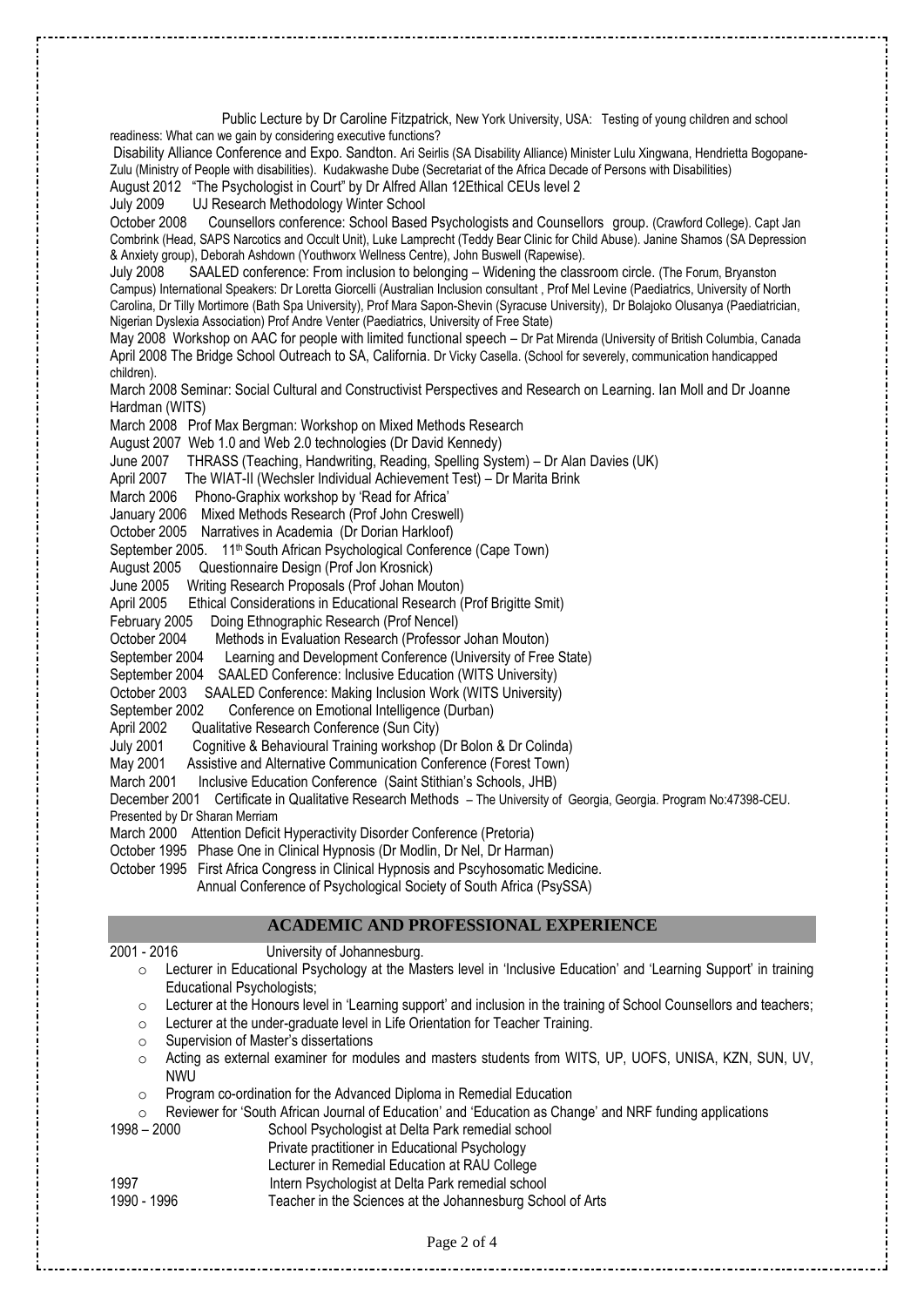#### **PROJECTS**

2016. Coordination and facilitation of training for 60 district officials from Mpumalanga Dept of Ed in a Short Learning Programme on Learning Support and Curriculum Differentiation

2016. Coordination and facilitation of training for 120 district officials and educators from Eastern Cape Dept of Ed in a Short Learning Programme on Diagnostic Assessment in Inclusive Classrooms

2016: Representation of UJ at Dept of Education - Seminar on Teacher Education for Inclusive Teaching, Wits University 2015: Representation of UJ at Dept of Education Ministerial Round Table discussion on 'The draft South African policy

framework for the provision of quality education and support for children with severe to profound intellectual disability.' 2015: Coordinator and facilitator of training for 50 district officials and 60 educators from Mpumalanga Dept of Ed in a

Programme on inclusive and remedial education

2014: Panel member for North West University – review of B Ed Honours (Learner Support) programme

2014: Coordinator of training for 40 teachers from Northern Cape district, Kuruman, in conjunction with Tshipi mine.

2013: Coordinator in conjunction with SAALED to run Dyslexia International on-line course for 85 educators.

2011/12: Coordinator of training for 900 GDE educators (Full Service Schools, Special Needs schools, Special Schools as Resource Centres and Learning Support Educators)

2009: Planning workshop for GDE Special Needs Sector Plan

2006-8: Member of the UJ team working on teacher identity in South Africa for SANPAD.

2005-7: Member of the Project Management team (CSIR) for the First Phase of the implementation of Inclusive education for the Department of Education.

2004: Member of the team evaluating the Inclusive Nature of St Stithian's Schools in Johannesburg

2003: Field researcher in the SCOPE project (South African - Finnish Co-operation Programme in the Education Sector: Inclusive Education), evaluating the effectiveness of a training project in inclusive education at two of the pilot schools (Moloka and Mnyamana Primary – North of Pretoria). Contact: Sai Vayrynen, Marie Schoeman, Dept of Education

2002: Member of the task team and reference group developing standards for Inclusive Education for OFSTED (Office of Standards in Education), Gauteng DoE

2001: Consultant and Facilitator in the 'Granny Project' run by the Jewish Social Workers Society for the improved literacy skills of learners in urban, low socio-economic level schools.

## **PUBLICATIONS AND PRESENTATIONS**

Fourie, JV & Hooijer, E. 2015. Curriculum Differentiation promoting inclusive education. Presentation at 'First SA symposium on teacher education for inclusive education' North West University

Illsley, G & Fourie, JV. 2015. Supporting children taking antiretroviral treatment for optimal learning. Presentation at PsySSA conference, JHB

Van Mazijk, M & Fourie, JV. 2015. Enhancing school readiness through specialised movement interventions. Presentation at PsySSA conference, JHB

Holme, L & Fourie, JV. 2015. Compensatory strategies for developmental dyslexia. Presentation at PsySSA conference, JHB

Fourie, JV & Hooijer, E. 2015.Chapter 4 *– Lessons learnt from training Full Service school and Learning Support educators*. (pages 61-74). In Walton, E & Moonsamy, S. Eds. Making Education Inclusive. Cambridge Scholars Publishing, ISBN (10): 1-4438-7612-7

Fourie, JV, February 2015. Managing Diverse Classrooms, The opportunities inclusive education creates. Presentation at Teachers Upfront Seminar, Sci-Bono.

Sedibe, M., Maema, E., Fourie, J., & Peter, K. 2014. Natural Science Teachers' perceptions of their teaching competence in senior phase township schools in Soweto area, Gauteng Province. *The Anthropologist - International Journal of Contemporary and Applied Studies of Man.* 18(3): 1115-11. ISSN: 0972-0073<http://hdl.handle.net/10210/6763>

Fourie, JV, March 2014. Implementing Inclusive Education, Partnering with Parents. Presentation at Teachers Upfront Seminar, WITS

Docrat, H & Fourie, JV. 2014. Developing Cognitive Academic Language Proficiency in English second language pupils. Presentation at Education Association of SA conference, Golden Gate.

Fourie, JV, 2013. School Counsellors Supporting Special Needs Pupils in Inclusive South African Schools. Presentation at The 13<sup>th</sup> European Congress of Psychology, Stockholm, Sweden, July 2013.

Fourie, JV, Hooijer, L & Homan, E. 2013. Lessons learnt in training Full Service School and Learning Support Educators. Presentation at South African Association for Learning and Educational Differences. Jhb.

Fourie, JV, 2012. Challenges in Training educators for Full Service Schools, Resource Centres, and as Learner Support Educators. Presentation at Inclusive Education Conference, JHB, convened by Mogorosi Communications.